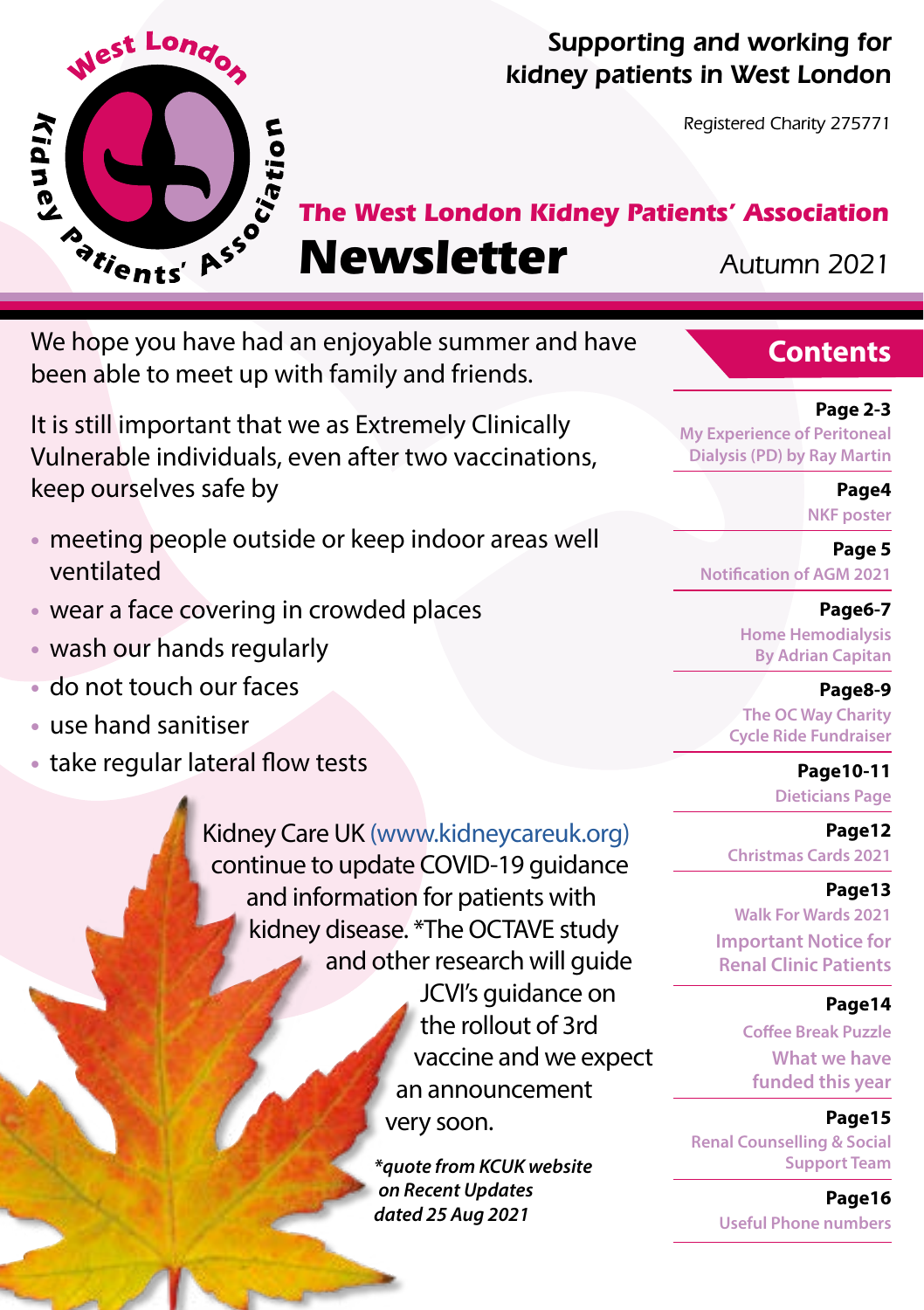## **My Experience of Peritoneal Dialysis (PD) by Ray Martin**

**The WLKPA newsletter recently featured the great work being done in Peritoneal Dialysis (PD) by the Renal Home Therapies team.** 



PD cleans a patient's blood within their abdomen with dialysis solution. There are two types

- **Automated Peritoneal Dialysis (APD)** uses a machine called a cycler that automatically fills and drains the abdomen (exchanges) with dialysis solution while a patient is asleep. **Continuous Ambulatory Peritoneal Dialysis (CAPD)** works through a series of manual exchanges during the day. Both avoid the need for a patient to attend hospital for their dialysis.

I started PD a few months after being admitted to Hammersmith Hospital with end stage renal failure in 2005. Whilst I was in hospital a PD nurse explained to me how Peritoneal Dialysis worked and the independence it offered compared to the hospital administered Haemodialysis.

At the time I was working for BT commuting every day into central London. I was particularly worried how my job might be affected by having to attend hospital probably 2 or 3 times a week.

APD appeared to solve that particular issue and the PD team at Hammersmith Hospital provided invaluable tuition and support preparing me for the change over. A first step was a minor operation to insert a catheter into my abdomen.

A few weeks later a cycler, packed in its very own travel case, was delivered to my home. A PD nurse spent an afternoon teaching me how to set it up ready to start therapy. Today, as an additional resource for patients, excellent PD tutorials can be viewed online at YouTube.com.

At first setting up the cycler was a bit daunting without the support of a nurse standing nearby. However, by remaining calm and persevering I mastered the process after a few days. I was also usually able to sleep well, despite the machine being situated close

to my bed. Every morning, once therapy had ended, I began the routine task of disconnecting and disposing of used PD tubes and dialysis solution bags.

Being on PD also meant clearing a large space in my house to store approx. 40 boxes at a time most containing dialysis solution bags. Supplies were delivered to my home in a very large lorry once a month.

The main disadvantage of PD is the risk of infection. Hand hygiene is therefore extremely important to help prevent this occurring. PD nurses spoke to me so often about the importance of hand hygiene that washing my hands and also using an antiseptic gel became second nature.

I was off work from BT for roughly 3 months and initially returned on a part time basis. A plan for my return to work had to be agreed between myself and line management. I asked my union representative to sit in on these meetings as well. He gave me advice and negotiated some improvements on my return to work agreement. He did a similar job when I returned to work following my kidney transplant a few years later.

During my 4 years on PD, I often worried about sustaining an accidental injury that could incapacitate me for a period of time. For example, a sprained ankle would have caused a serious problem managing daily PD. I avoided taking unnecessary risks and generally took extra care in my daily routine.

PD enabled a greater freedom with holiday destination. I stayed in the UK and booked delightful holiday cottages. The type of location had a bit more privacy and had the room for my cycler and storage of dialysis solution boxes needed during my stay.

My most poignant memory was the holiday I had in Dorset with my mum in the summer of 2008. She was very ill and just a few weeks later passed away in a hospice. PD made it possible for me to share that final holiday with her.

PD finally ended in July 2009 when I received a kidney transplant at Hammersmith Hospital. PD will not be for everyone, but it suited my personal situation at a particular time. I would certainly consider PD again should the need arise in the future.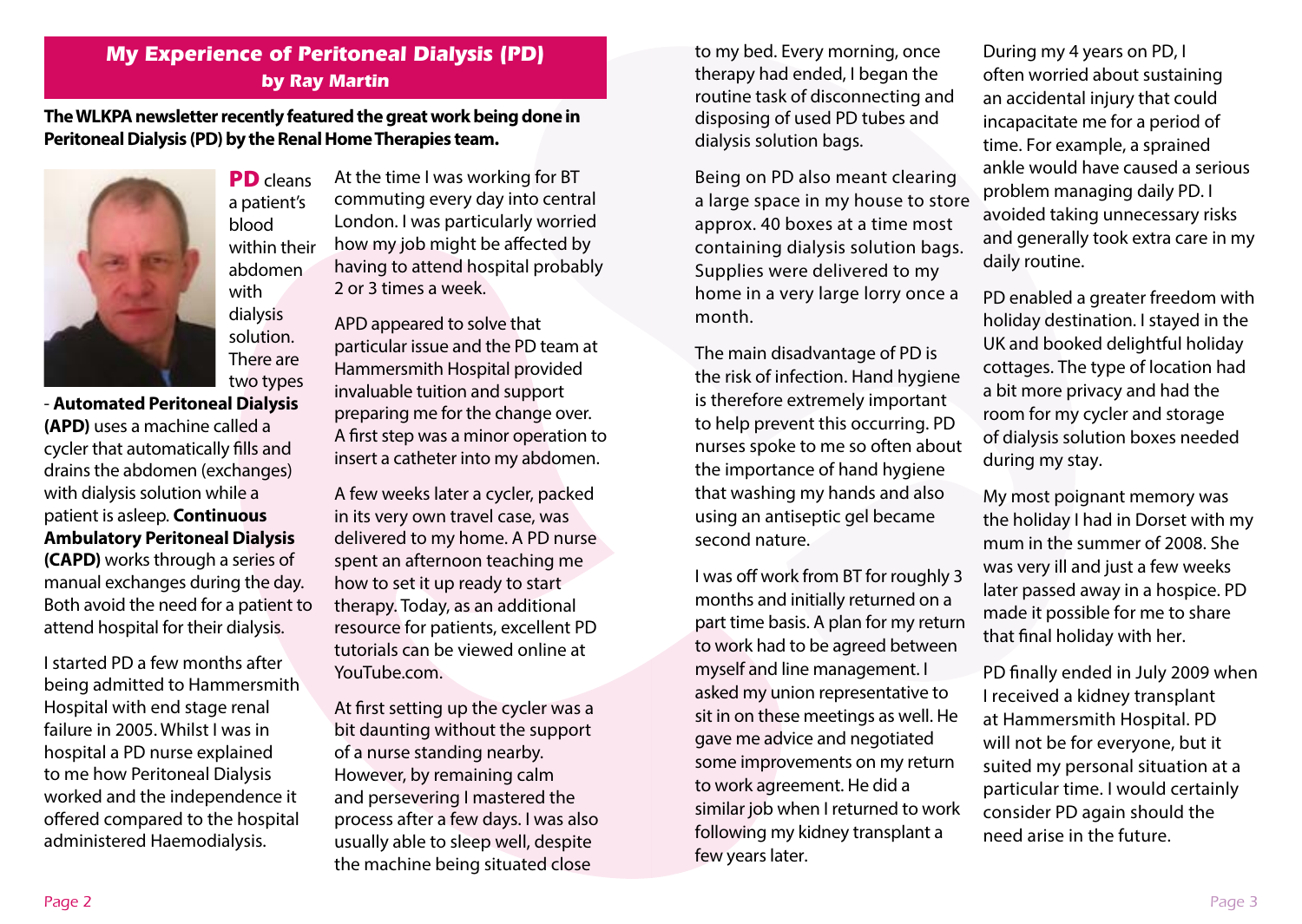# **NKF HOME DIALYSIS**



# **WOULD YOU LIKE SOMEONE TO TALK TO AND EXPLORE THE OPTION OF DIALYSIS AT HOME?**

**Speak to one of our trained home dialysis peer supporters based across the UK.**

**Giving short-term practical, emotional and social support to people with kidney disease, their families or carers.**

# **For more details contact the National Kidney Federation FREE Helpline 0800 169 09 36**

#### **www.kidney.org.uk**

Registered in England and Wales as a Company limited by guarantee, Company No 5272349 and awarded charitable status, England and Wales Charity Number 1106735 Scottish Charity Number SC049431 Give as You Earn contributions No. CAF GY511

# **PEER SUPPORT SERVICE THE CONSTRUCT OF A PARTICLE PROPERIT SERVICE Annual General Meeting**

West London Kidney Patients' Association's Annual General Meeting will be held on Thursday 21<sup>st</sup> October 2021 via Zoom at 6pm

#### **Agenda**

- 1. Welcome and Apologies for Absence
- 2. Minutes of the AGM held on Thursday 29th October 2020
- 3. Matters arising from last AGM
- 4. Declaration of Proxies held
- 5. Chair's Report on the year's activities
- 6. Financial report and Presentation of Accounts
- 7. Election of Officers and Trustees
- 8. Constitution and change of status
- 9. Any Other Business
- 10.Q & A

Only Members of WLKPA can attend the meeting. If you are already a Member and receive our Newsletter, kindly email chair@westlondonkpa.org or secretary@westlondonkpa.org stating you would like to attend.

If you have not already registered as a member of WLKPA, we will ask you to kindly fill in the Application form detailing your name, address, telephone number, email address and if you are Imperial College Renal & Transplant Centre (ICRTC) patient/carer/family/staff.

You could apply online at www.westlondonkpa.org/subscribe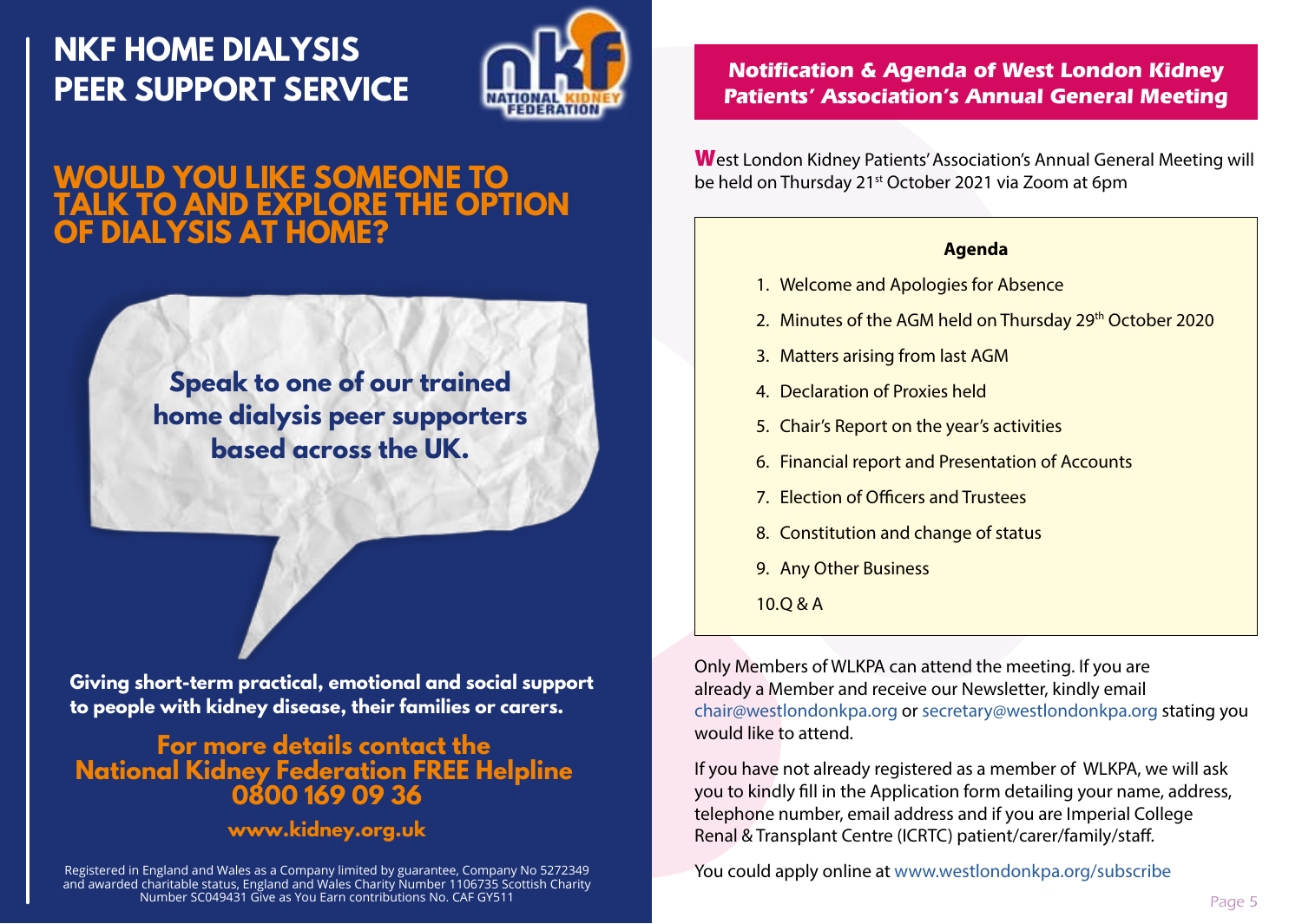#### **Dialysing at Home: My Choice by Adrian Capitan**

**The first step to empowering patients is to embed shared decision making and self-care at the heart of kidney services. This will enable patients to have more insight into managing their own condition, improving their ability to make informed choices, gaining greater control and improved health to best suit their own life (NHS England, 2010).**

**Photou Hiribis is a 75 year old.** with polycystic kidney disease (PKD), a form of hereditary chronic kidney disease (CKD) that reduces kidney function and may lead to kidney failure. Dialysis or a kidney transplant is necessary to stay alive. She has been dialysing for more than 3 years and think dialysing at home is the best decision she ever made.



Photou is being supported by her husband but she does everything from lining the Haemodialysis machine, preparing the pack, putting herself on/taking off the machine. She has an alarm bell beside her to press when

she needs something while on dialysis and her husband comes almost immediately. "I really like it. The control over my treatment is the reason why I chose Home Haemodialysis," says Photou.

Most patients who dialyse at home have a greater understanding of their condition and treatment, with increased confidence and empowerment. They can also have a good appetite, stable weight, improved energy and a more positive mental state.

Photou says much of her success on Home Haemodialysis(HHD) is due to the training she did in NPH (Northwick Park Hospital) Dialysis Unit with the Shared Care/Selfcare training team. If she had any trouble, she said the team would help her resolve it right away.

For Photou , HHD has meant regaining her normal life. "I would definitely recommend Home Haemodialysis. At hospital I was dialysing three times a week, have

to travel and wait for someone to finish. At home I do 4 to 5 times a week anytime I want. This made me feel better, I don't have the weekend build-up of waste and fluid."

#### **THE FACTS**

HHD can support NHS under immense financial strain and facing the largest workforce challenge in living history. Patients being able to dialyse at home can free up capacity and resources for other areas of patient care. Furthermore, since HHD costs up to £15,000 less per patient compared with in-centre dialysis, crucial funds can be reinvested into the NHS. This shift towards self-care would play a key role in meeting the ambitions of the NHS People Plan by prioritising innovation and delivering care in new ways to create capacity within the NHS (Milad,2021).

HHD would also enable dialysis patients to shield safely and dramatically reduce the risk of exposure to COVID-19 currently caused by the need to travel to clinics, wait for appointments and dialyse in-centre (NKF, 2021).

Progress on increasing the numbers of those treated at home has been slow – and now appears to have stalled. Data from 2019 shows that overall around 7%

of all dialysis patients dialyse at home; 2% are on HHD and 5% on Peritoneal dialysis. One of the key recommendations is that all adult renal units in the UK should reach a minimum prevalence rate of 20% of their dialysis population on home dialysis (peritoneal and home haemodialysis) by the end of 2024 (NKF, 2021).

#### **MOVING FORWARD**

NKF is embarking on a national campaign to increase home dialysis in the UK. The campaign will focus on the disproportionate impact Covid-19 has had on patients who dialyse in a centre. They have written to clinical leads of renal services and to all chairs of Kidney Patient Associations (KPAs) to request their support in encouraging more patients to dialyse at home.

*For more information please visit: www.kidney.org.uk/home-dialysiscampaign & www.westlondonkpa.org References:*

*National Kidney Federation. Home dialysis the advantages. 2021. www.kidney.org.uk/ home-dialysis-the-advantages (accessed 23 August 2021)*

*Milad, J. Building dialysis back better: how can government ensure we get it right for dialysis patients? JKC, 2021.*

*NHS England. Improving choice for kidney patients.2010. www.england.nhs.uk/ improvement-hub/wp-content/uploads/ sites/44/2017/11/Improving-Choice-Home-Haemodialysis-Toolkit.pdf (accessed 23 August, 2021)*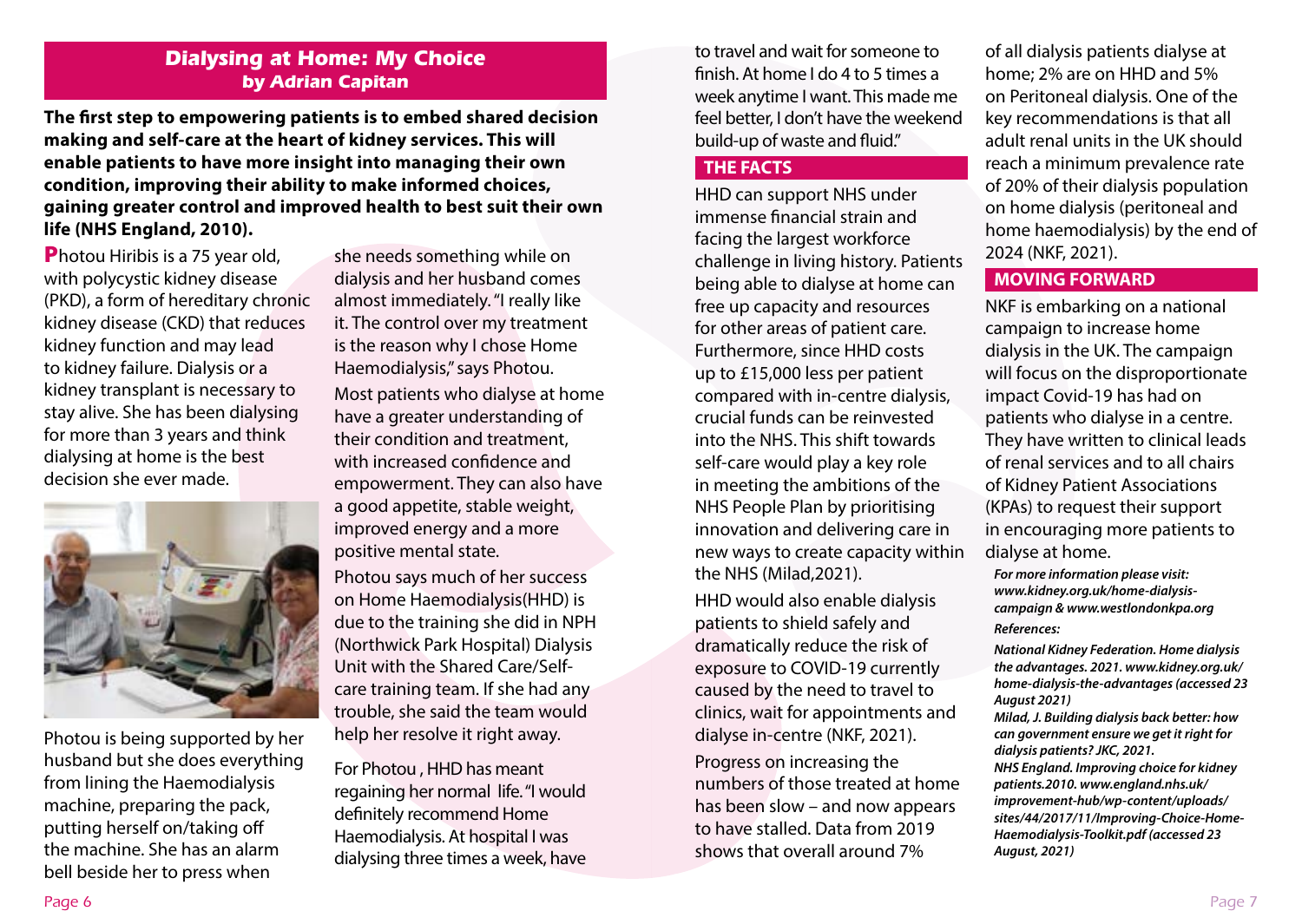#### **Oliver Connell – The OC Way Charity Cycle Ride**

**Our regular readers will recall the article about the Oliver Connell & Son Ltd Charity Cycle Ride in memory of its founder Oliver Connell who was a double transplant recipient.** 



*above – Group photo of cyclists including Pat Connell, Oliver's cousin and kidney donor*

The 90 mile ride from the firm's construction site at Trinity College, Oxford to their site at Addenbrooke's Hospital in Cambridge raised £70,000. This was divided equally between West London Kidney Patients' Association and the Lighthouse Club Construction Industry Charity which offers charitable welfare and support to the construction community.

The OC Way charity ride was a challenging event with rain and adverse weather to contend with, however the determination and mindfulness of why they were

taking part spurred the 22 cyclists on to the finish line.

We were happy to be there to greet them and personally congratulate them on their wonderful achievements.



*above – Tom Connell, (Director, Oliver Connell & Son Ltd),*



*Receiving the cheque above from l-r Roddy Walsh, (Senior Estimator,Oliver Connell & Son Ltd) Sinead Whelan (Lighthouse Club) Tom Connell, (Director, Oliver Connell & Son Ltd)*

> *Receiving the cheque below from l-r Roddy Walsh, (Senior Estimator,Oliver Connell & Son Ltd), Tom Connell, (Director, Oliver Connell & Son Ltd), Sarah Ilic, (Secretary, WLKPA) & Sarita Khurana (Chair, WLKPA)*

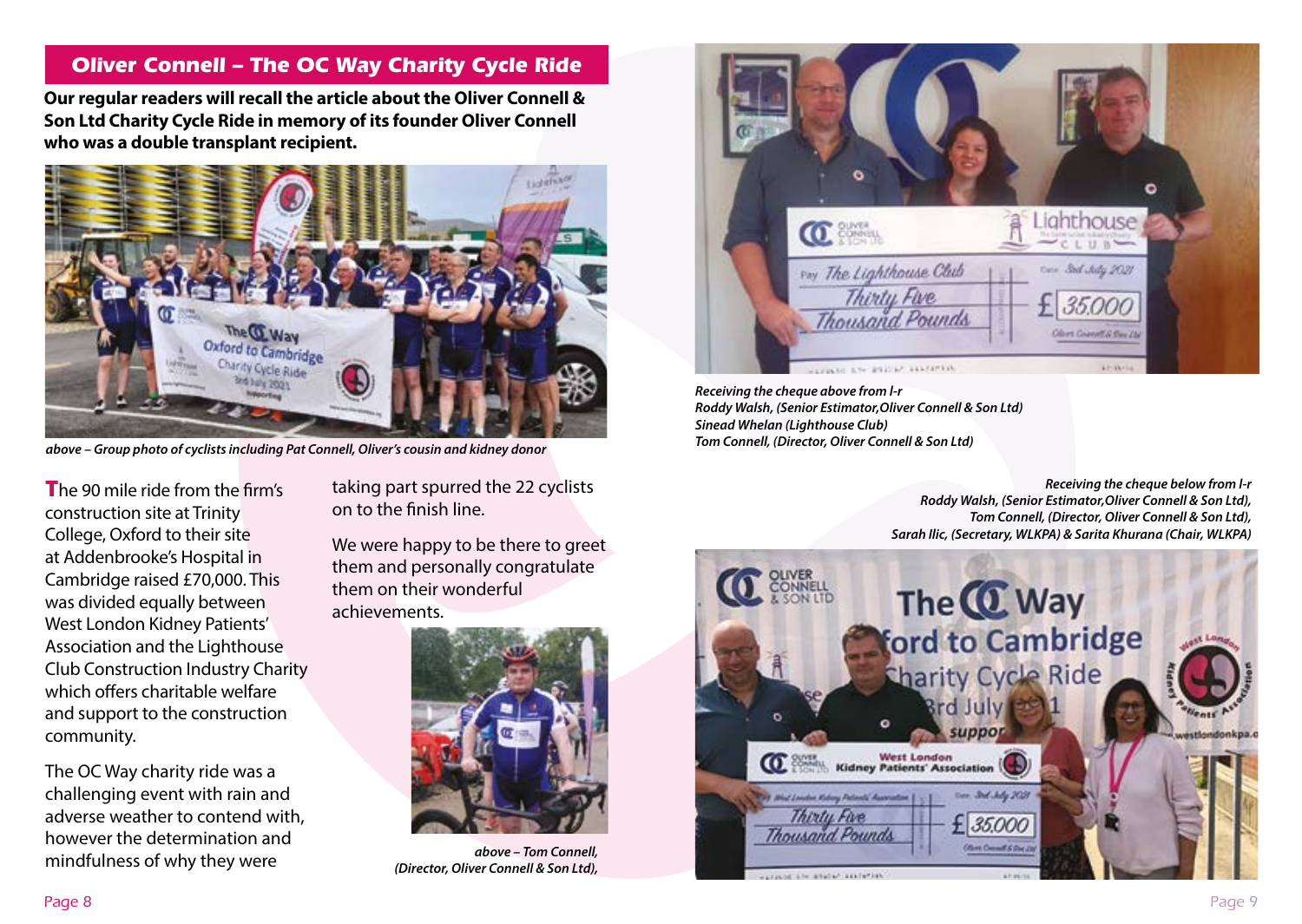#### **Diet trends – why they should be avoided by Costanza Stocchi Renal Dietitian**

**The Ketogenic (or "keto") diet and intermittent fasting have become very popular in the last few years – mainly because of their successful (but short-lived) effects on weight loss. Despite their reputation in magazines or on TV, these trends are not sustainable diets for people with kidney problems – let's see why.**

#### **What are they?**

The keto diet was developed in the 1920s with the aim of helping people with epilepsy. It revolves around eating lots of fats and very small amounts of carbohydrates – this means restricting foods like pasta, rice, potatoes, corn, but also fruit, vegetables, beans and lentils: imagine a plate that is around three-quarters full of high-fat foods: think cheese, butter, eggs, avocadoes and cream.



Intermittent fasting consists in fasting for several hours a day – limiting your "eating window" to only 8 hours a day or having a few days of not eating every week.

#### **Are there benefits for people with kidney disease?**

A very low calorie ketogenic diet has shown some benefits in overweight people with mild kidney disease – including some recovery of kidney function. Here, by "very low calorie" we mean between 450 and 800 calories per day – around 1/3 or less of a normal day of eating for most people, an amount too low for our bodies (and brain!) to sustain for long.

Unfortunately, there are currently no studies exploring these diets for people on dialysis or with advanced kidney disease and there is only some very early stage, but promising, research on the impact of keto and fasting on polycystic kidney disease. So far this is limited to animals, so we might have to wait a while before seeing positive results in humans.

#### **Are there risks?**

Both diets are very restrictive and have many downsides. Eating for 8 hours a day only could result in not eating a big enough variety of foods, especially fruit and vegetables, and not eating when we are hungry if it is not the "right time" could put us out of touch with our body's needs and hunger signals.

A strict keto diet could also result in eating too much "unhealthy" food – bacon, sausages, cheese… Not the best options for your kidneys as they are high in salt and can increase levels of LDL (or "bad") cholesterol, raising the risk of heart and circulatory problems.

#### **Before going on a "fad" diet…**

#### **1) Speak to your renal dietitian**

Neither are healthy, balanced diets: changing your diet to a keto or fasting regime is not a change you should make alone. Discuss it carefully with your renal dietitian and your doctor to understand the risks, get support and most of all set an end point! These diets are not forever - they eliminate lots of healthy food, set unrealistic boundaries around eating and might take away the enjoyment and social aspect of food.

#### **2) Think carefully of the risks!**

If you have diabetes, neither of these diets will be suitable for you: not eating for a long time might make your blood sugar drop, especially if you are taking insulin. If you have type 1 diabetes, a

ketogenic diet could result in very high blood sugars and diabetic ketoacidosis, a serious medical emergency. If you are on dialysis, neither diet is indicated as they might not give you the energy and protein your body needs.

#### **3) They are not an easy fix!**

These diet trends require a lot of preparation – including cooking, grocery shopping, meal planning – and very little flexibility. It can take days to weeks for your body to start using fat as fuel efficiently, so a ketogenic diet does not have any "cheat days", and could be very difficult to sustain. If you are physically active, going to work or studying, intermittent fasting can make you feel low in energy throughout the day, especially if you are not eating until the afternoon.

#### **In conclusion…**

As you can see, these hyped "fad" diets are not recommended for people with kidney problems. The best thing to preserve your health is to eat a healthy, Mediterraneanbased diet: eat a variety of food, mostly plants (fruit, vegetables, whole grains) and, if you do want to improve your diet, think first about making a few small, but sustainable, changes at a time – like having meat-free days or eating vegetables with every meal.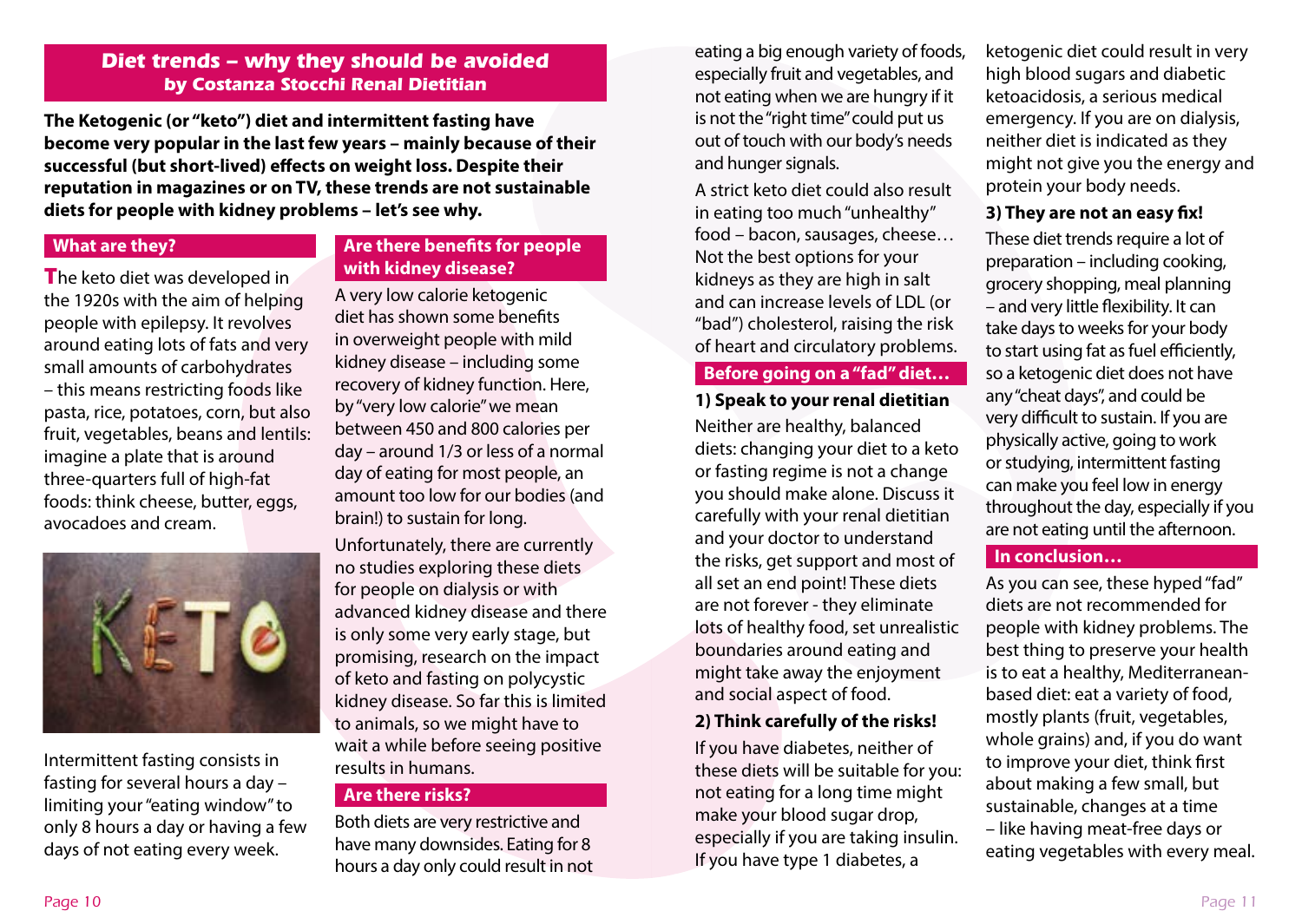#### **Christmas Cards 2021**

We will only be selling our packs of Christmas cards through the post again this year. A variety of appealing designs have been carefully chosen and hopefully you will see some you like.

The Christmas card leaflet and order form should accompany this issue but if there isn't one or you know someone else who would like to order some packs then the form can be downloaded from our website at *www.westlondonkpa.org/christmas-cards-2021*. We will start posting orders out at the beginning of November. If you need yours earlier than that please call Sarah on 07988081295.



#### **Walk For Wards 2021**

Warm Congratulations to Dr Neill Duncan, RAU Rovers, their junior family members and dogs! Dr Neill Duncan and his wonderful multidisciplinary team of nurses and doctors walked to raise funds for a water fountain and ice machine for the RAU (Rapid Assessment Unit) at Hammersmith Hospital. They raised £2,844 which was 142% of their target and WLKPA will match this. The water fountain and ice machine will be used by Auchi patients and RAU attendees which will be most welcome and a necessary addition.



#### **Important Notice for Renal Clinic Patients**

**The Renal Outpatients staff need patients to attend their allocated appointments on time; not more than 10 minutes earlier than their allotted time; to come alone unless absolutely necessary that they have a family member or carer with them so that the physical distancing can be maintained in the waiting area.**

#### **THIS MEASURE IS FOR EVERYONE'S SAFETY.**

**It is so very important, in fact vital, that we, as Extremely Clinically Vulnerable people, continue to be cautious, wear masks in crowded or indoor places, wash our hands and sanitize them regularly and keep socially distancing.**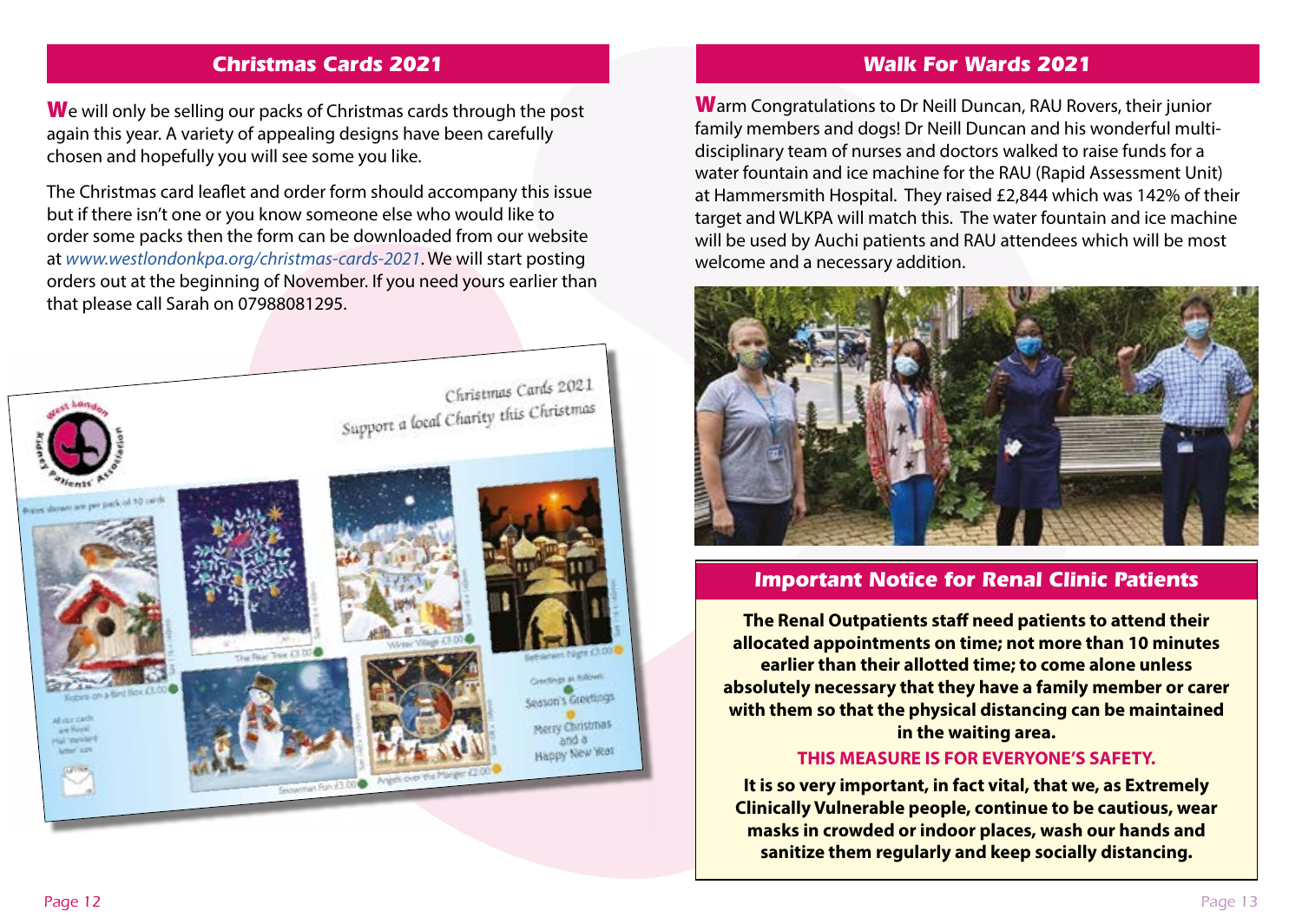#### **Coffee Break Puzzle**

**D**AUTUMN **CHESTNUTS** CRUNCHY **HARVEST HIBERNATE LEAVES Can you find the eight autumnal words in the grid below?**

VACCINE

HALLOWEEN

**– – –** 

**'**

|                    |              |   |   |   |              | N |              | N | T      |              |  | F |   |   | R |   | T |             |  |
|--------------------|--------------|---|---|---|--------------|---|--------------|---|--------|--------------|--|---|---|---|---|---|---|-------------|--|
| D                  |              | H |   | 0 |              |   |              |   |        |              |  |   | U |   | S |   | C |             |  |
| G                  |              |   | ١ |   | E            | T |              | M |        | Y            |  | 0 |   |   |   |   |   |             |  |
| $\mathsf{S}$       |              | B |   | R |              |   | F            |   | L<br>U |              |  | U |   | E |   | J | H |             |  |
|                    |              |   |   |   |              |   |              |   |        | H            |  | V |   | E |   | ١ |   | E           |  |
| $\pmb{\mathsf{A}}$ |              |   | E |   | B            | T |              | T |        |              |  |   |   |   |   | A |   | $\sf S$     |  |
|                    | $\mathsf{S}$ |   | R |   | V            | Y |              | U |        | R            |  | E |   | N |   |   |   |             |  |
|                    |              |   |   | P |              |   | A            |   | A      | L            |  | E |   | ı |   | A |   | $\mathbf T$ |  |
|                    | R            |   | N |   |              |   |              |   |        |              |  |   |   | С |   | A |   | N           |  |
|                    | $\mathsf{s}$ |   | A |   | E            |   | $\mathsf{H}$ |   | E      | $\mathsf{s}$ |  | T |   |   |   |   |   |             |  |
|                    |              |   | T |   | $\mathsf{s}$ |   | A            |   | F      | L<br>L       |  | E |   | C |   | P |   | U           |  |
|                    | Y            |   |   |   |              |   |              |   |        |              |  | L |   | A |   | H |   | T           |  |
| N                  |              |   | E |   | E            |   | W            |   | 0      |              |  |   |   |   |   |   |   |             |  |
|                    |              | C |   | R | U            |   | N            |   | C      | H            |  | Y |   | V |   | H |   | S           |  |
|                    |              |   |   |   |              |   |              |   |        |              |  |   |   |   |   |   |   |             |  |

**Some of the unused letters spell out a hidden message.**

**– – – – – – – – – – – – – –**

**– – – – – – – – – – – – – –**

#### **WLKPA support given so far this year = £17,921.39**

**– – – – – – – – – –** 

Annual Crisis Fund Dermatoscope Postal Capillary Blood Test Pilot Covid-19 Research Test Kits Pilot Screening for Starter Dialysis Patients for Latent TB Replacement TVs for St Charles and West Middlesex Dialysis Units

Chairs for patients waiting room at Watford Dialysis Unit

#### **Renal Counselling & Social Support Team**

**The Renal Counselling & Social Support Team at Imperial College Healthcare Trust are continuing to support our patients through these transitional times. As Covid 19 restrictions are currently changing, we are mindful that for many of our patients this may be a worrying and difficult time.** 

We have been offering our support through telephone counselling and social support throughout the Pandemic. This seems to have worked well as it provides a flexible means of communication that feels safe in the comfort of the home. Now that restrictions have changed we are now able to see patients for face to face booked appointments in the hospital setting. However, we will continue to offer telephone support for those who prefer this.

We look forward to offering our continued support and assistance to all our patients.

We also wanted to make you aware of a charity called Climbing Out which offers a five day fully funded outdoor activity programme for anyone, aged 18 and over, who has experienced a life changing illness, injury or trauma. The aim of the course is to help rebuild confidence, selfesteem and motivation.

Anyone can self-refer for the course, the application form can be found on the Climbing Out website https://climbingout.org.uk.

Sheila will be taking part in a fundraising hike in October to raise money for the charity.

Finally, this last year has been one of considerable financial strain for many people.

Do you know that if you are on certain benefits or on a low income you may be able to get a discount of up to 50% off your water bill? Contact your water supplier to find out about the Waterhelp scheme.

The warm home discount scheme provides you with £140 credit on your energy bill if you are on a low income. The scheme opens in October 2021. The application process is really quick. You can apply online on your energy supplier website or by calling your energy supplier.